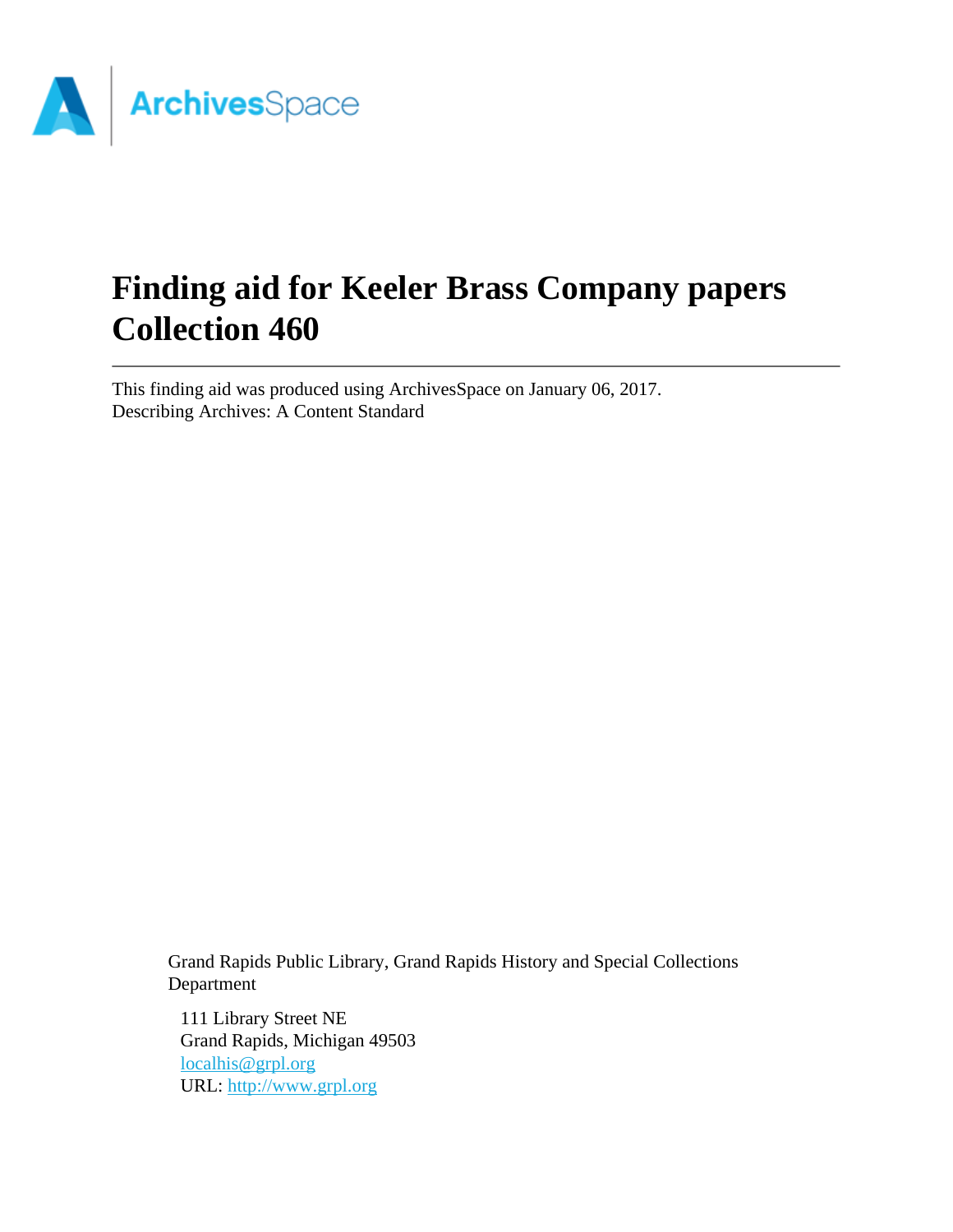# <span id="page-1-0"></span>**Table of Contents**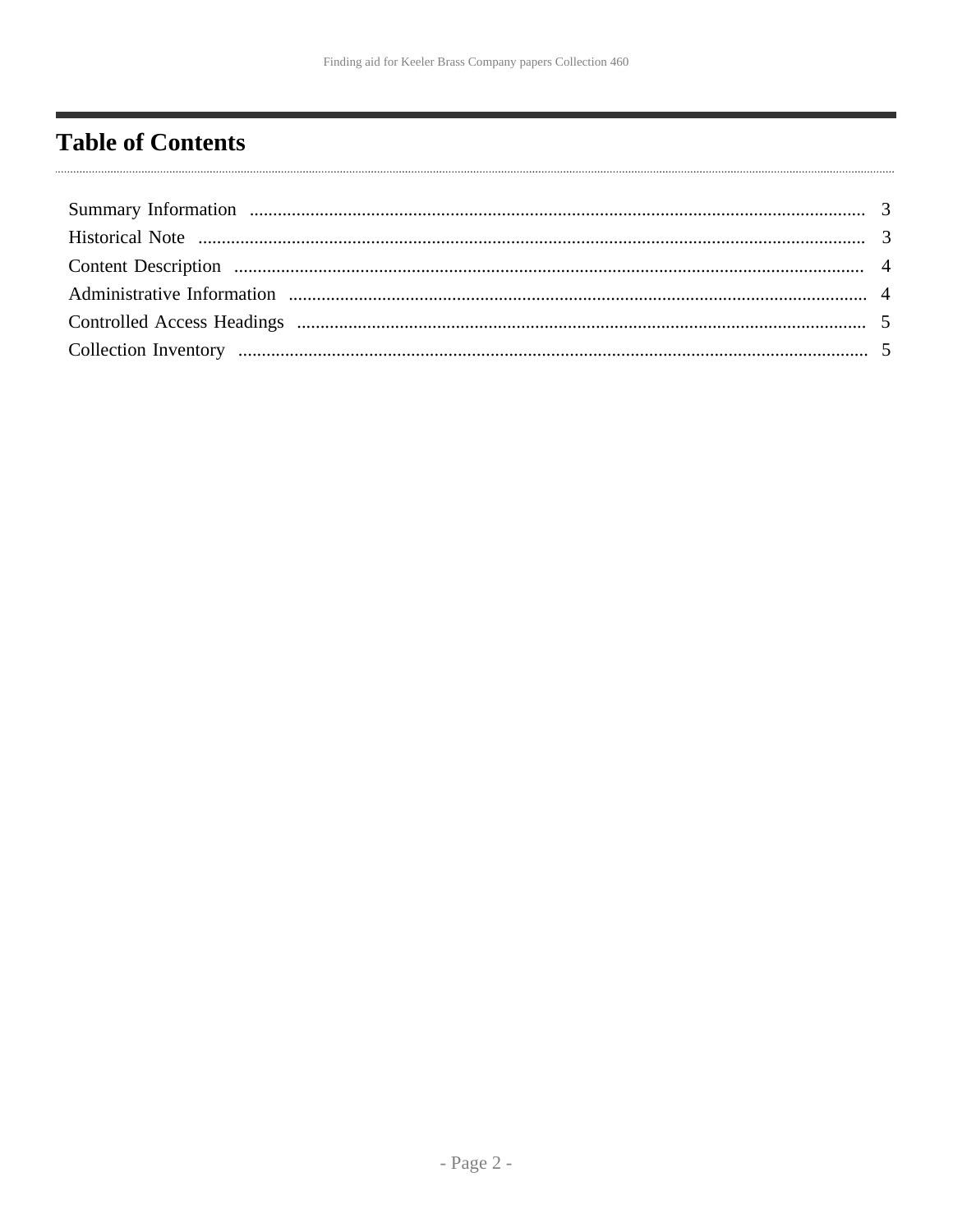#### <span id="page-2-0"></span>**Summary Information**

| <b>Repository:</b>                  | Grand Rapids Public Library, Grand Rapids History and Special<br><b>Collections Department</b>                                                                                                                                                                                                                                                                      |
|-------------------------------------|---------------------------------------------------------------------------------------------------------------------------------------------------------------------------------------------------------------------------------------------------------------------------------------------------------------------------------------------------------------------|
| <b>Creator:</b>                     | <b>Keeler Brass Company</b>                                                                                                                                                                                                                                                                                                                                         |
| Source - dnr:                       | Bogard, Susan                                                                                                                                                                                                                                                                                                                                                       |
| <b>Title:</b>                       | Keeler Brass Company papers                                                                                                                                                                                                                                                                                                                                         |
| ID:                                 | Collection 460                                                                                                                                                                                                                                                                                                                                                      |
| Date [inclusive]:                   | 1955-1986                                                                                                                                                                                                                                                                                                                                                           |
| <b>Physical Description:</b>        | .1 Linear Feet One Box                                                                                                                                                                                                                                                                                                                                              |
| <b>Physical Description:</b>        | Fair                                                                                                                                                                                                                                                                                                                                                                |
| Language of the<br><b>Material:</b> | English                                                                                                                                                                                                                                                                                                                                                             |
| Abstract:                           | The Keeler Brass Company (1893-1979) collection contains<br>photographs of the Keeler Brass Company manufacturing plants and<br>M.S. Keeler and George Atkinson in 1975, three short typed histories<br>which appear to have been written for speeches or presentations on the<br>history of the company from different eras, and news clippings from<br>the 1980s. |

**^** [Return to Table of Contents](#page-1-0)

#### <span id="page-2-1"></span>**Historical Note**

The Keeler Brass Company was established in Grand Rapids, Mich. by Miner S. Keeler when he purchased the defunct Middleville Brass Company in 1893. The company started manufacturing decorative brass fittings for Grand Rapids furniture manufacturers but by the early 1900s they added brass stampings and metal screws to the product line and began distributing nationally. During WWI, Keeler manufactured rifle and revolver cartridges as well as belt fasteners for the army. In the 1920s Keeler Brass Company became famous for inventing robe rails, a bar that stretched along the back of the front seat of an automobile for storing folded robes and blankets for passengers to use to stay warm. It was also during this time that Keeler Brass Company began expanding and acquiring other companies, manufacturing casket hardware and institutional furniture hardware. In the 1930s Keeler developed the stainless steel sheet metal handle for Studebaker and Ford automobiles, keeping the company afloat during the depression. During WWII, Keeler produced canteens and other metal items for the United States armed forces. The post war years was a story of success after success for the Keeler Brass Company as they expanded areas of manufacturing and invested heavily in new technology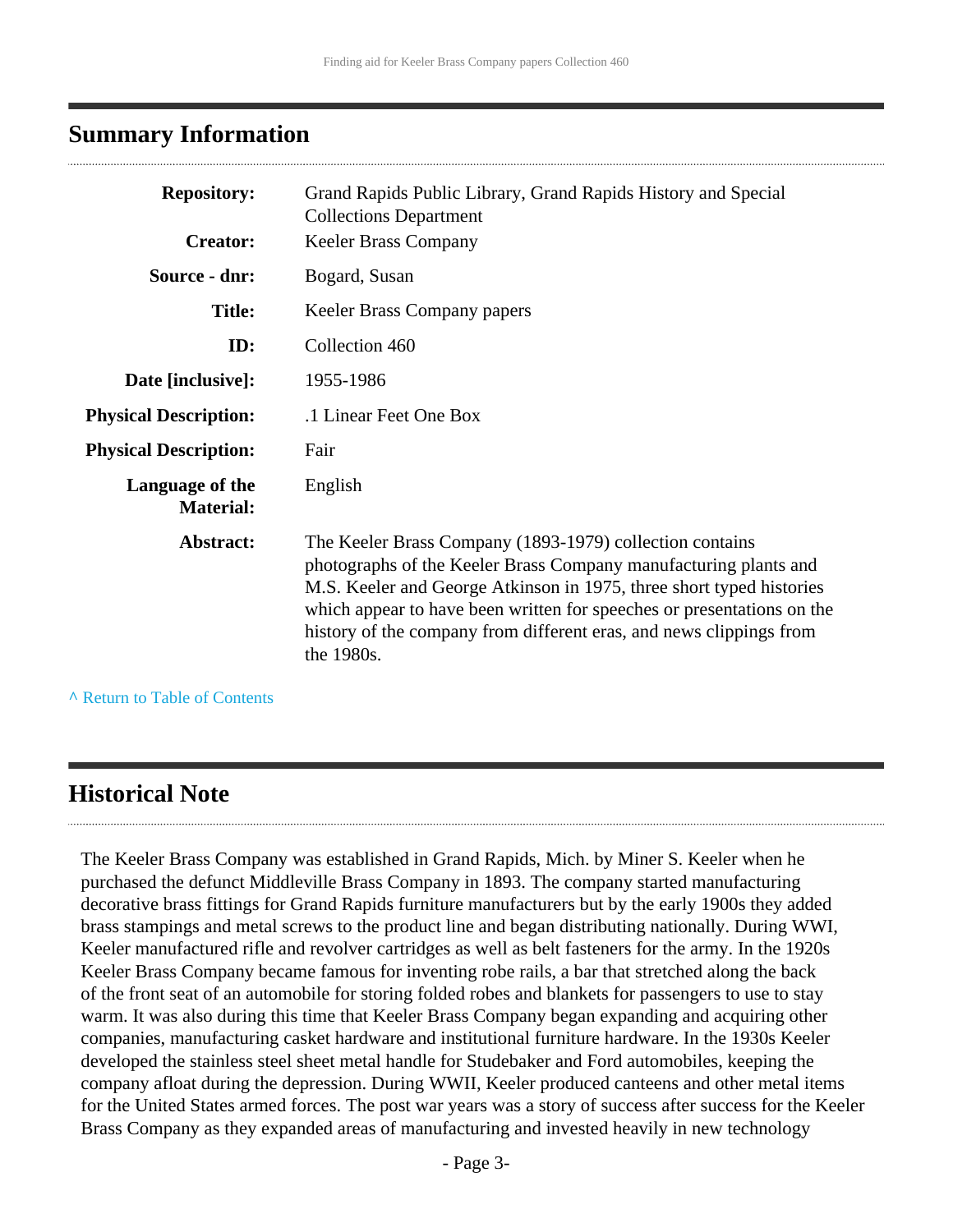including zinc dye casting and plastic molding. By the 1980s, Keeler became the largest manufacturer in North America of furniture hardware. In 2009 JVA Associates purchased the company, making Keeler a privately held company for the first time since 1979. The Keeler family has shaped Grand Rapids in more ways than just industrial manufacturing. Mike and Mary Ann Keeler, the owners of Keeler Brass Company from 1962-1979, were strong supporters of modern arts and philanthropy. In 1967 they donated considerable funds to the Grand Rapids Public Library addition project. In 1969, they contributed to the acquisition of the famous La Grande Vitesse and created a 1/23 size model of the iconic sculpture which was donated it to the city so that the blind could fully enjoy the sculpture. They also donated \$7.5 million to the music and performing arts center that is now called the DeVos Performance Hall. In 1995, they began the Jo Withers Endowment for Kendall College of Art and Design. In 2000, Mike and Mary Ann Keeler donated another \$1.2 million dollars to the Grand Rapids Public Library during renovations allowing for a better marriage between the new and old buildings and moving mechanical equipment to the roof freeing up space for materials.

#### **^** [Return to Table of Contents](#page-1-0)

#### <span id="page-3-0"></span>**Content Description**

Photographs, press clippings, and abbreviated written histories of the company.

**^** [Return to Table of Contents](#page-1-0)

#### <span id="page-3-1"></span>**Administrative Information**

#### **Publication Statement**

Grand Rapids Public Library, Grand Rapids History and Special Collections Department

111 Library Street NE Grand Rapids, Michigan 49503 [localhis@grpl.org](mailto:localhis@grpl.org) URL:<http://www.grpl.org>

**^** [Return to Table of Contents](#page-1-0)